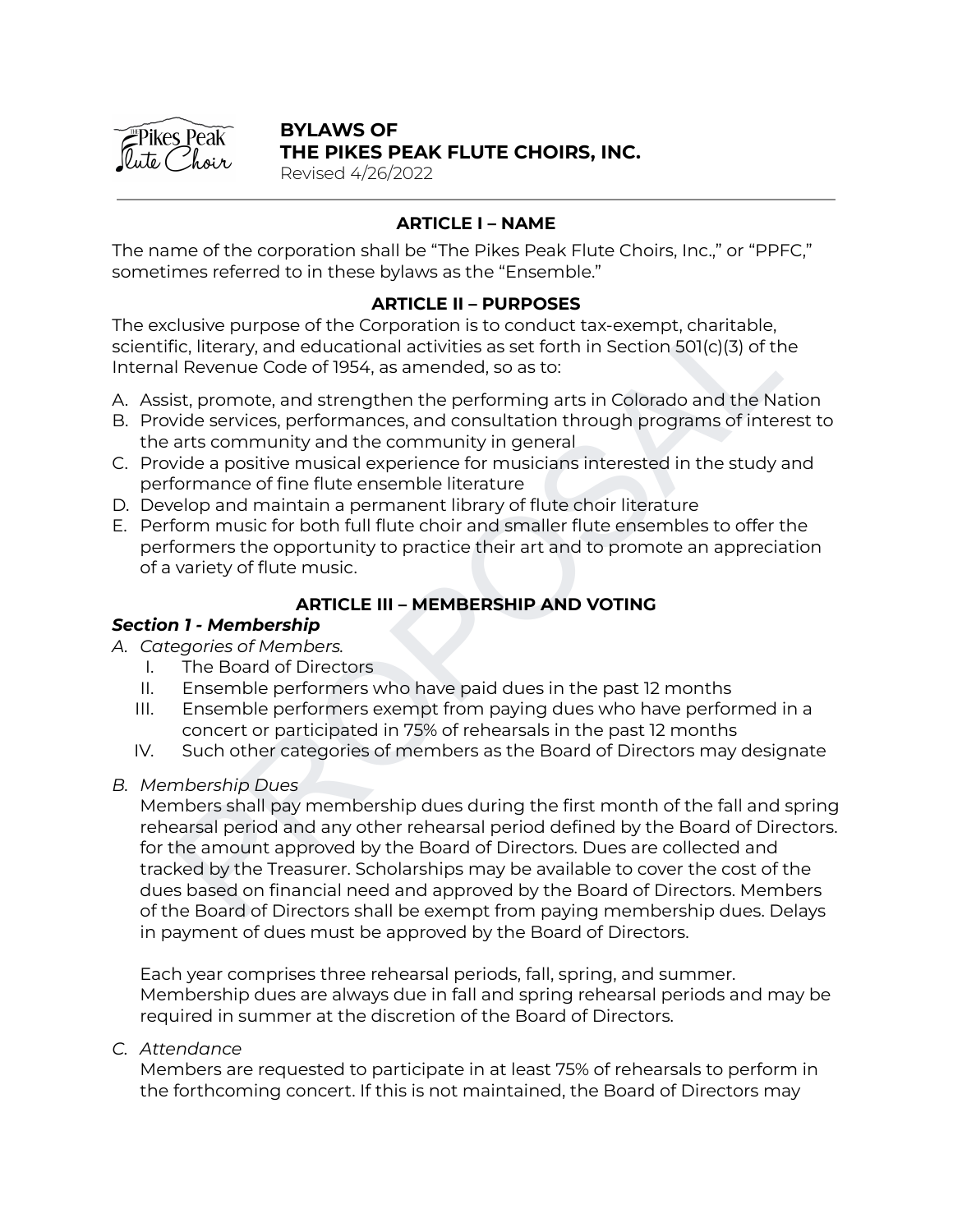review their concert participation. Members may choose for any reason not to participate in any given concert and return following that concert.

*D. Non-Discrimination Policy*

The PPFC follows an equal opportunity membership policy without regard to race, creed, color, religion, national origin, gender, gender expression, sexual orientation, age, physical or mental physical or mental handicap disability, political affiliation, military obligations, veteran status, and marital status.

*E. Removal of a Member of the Corporation.*

The Board shall be empowered to remove any Member of the PPFC for violating the Non-Discrimination Policy set forth in these bylaws. Any other possible member concerns will be handled on an individual basis by the Board.

*F. Auditions*

Auditions, if requested, shall be administered by the Music Director or their designee(s). Audition information and material will be announced and distributed in advance of the audition date.

*G. Music Materials*

Members shall care for the sheet music provided by the PPFC and return said sheet music after the last performance of that music in a season. Members shall compensate the PPFC for music lost or damaged in their care or possession at a rate determined by the Board of Directors.

Members may borrow PPFC Library music as approved by the Board of Directors. Borrower shall sign the Sheet Music Use Agreement Form and shall compensate the PPFC for music lost or damaged in their care or possession at a rate determined by the Board of Directors.

*H. Instruments On Loan Policy*

Board shall be empowered to remove any Member of the PPFC for violating<br>Non-Discrimination Policy set forth in these bylaws. Any other possible<br>mber concerns will be handled on an individual basis by the Board.<br>Hitons,<br>mor Musical instruments may be provided to members on an "on-loan" basis primarily for PPFC-related events and performances. Members shall return musical instruments loaned to them by the PPFC in the same condition furnished, normal wear and tear excepted. Members shall compensate the PPFC for instruments lost or damaged in their care or possession at a rate determined by the Board of Directors or designee. Members borrowing instruments from the PPFC shall be required to sign the Music Instrument Use Agreement to be held by the Librarian.

# *Section 2 - Voting*

*A. Voting Rights*

The following persons shall be entitled to a vote on all propositions presented to the membership at large:

- I. Each member of the Board of Directors
- II. Each member of the Pikes Peak Flute Choirs who has paid dues in the past 12 months
- III. Members exempt from payment of dues as designated by the Board of Directors who have performed in a concert in the past 12 months or participated in 75% of rehearsals.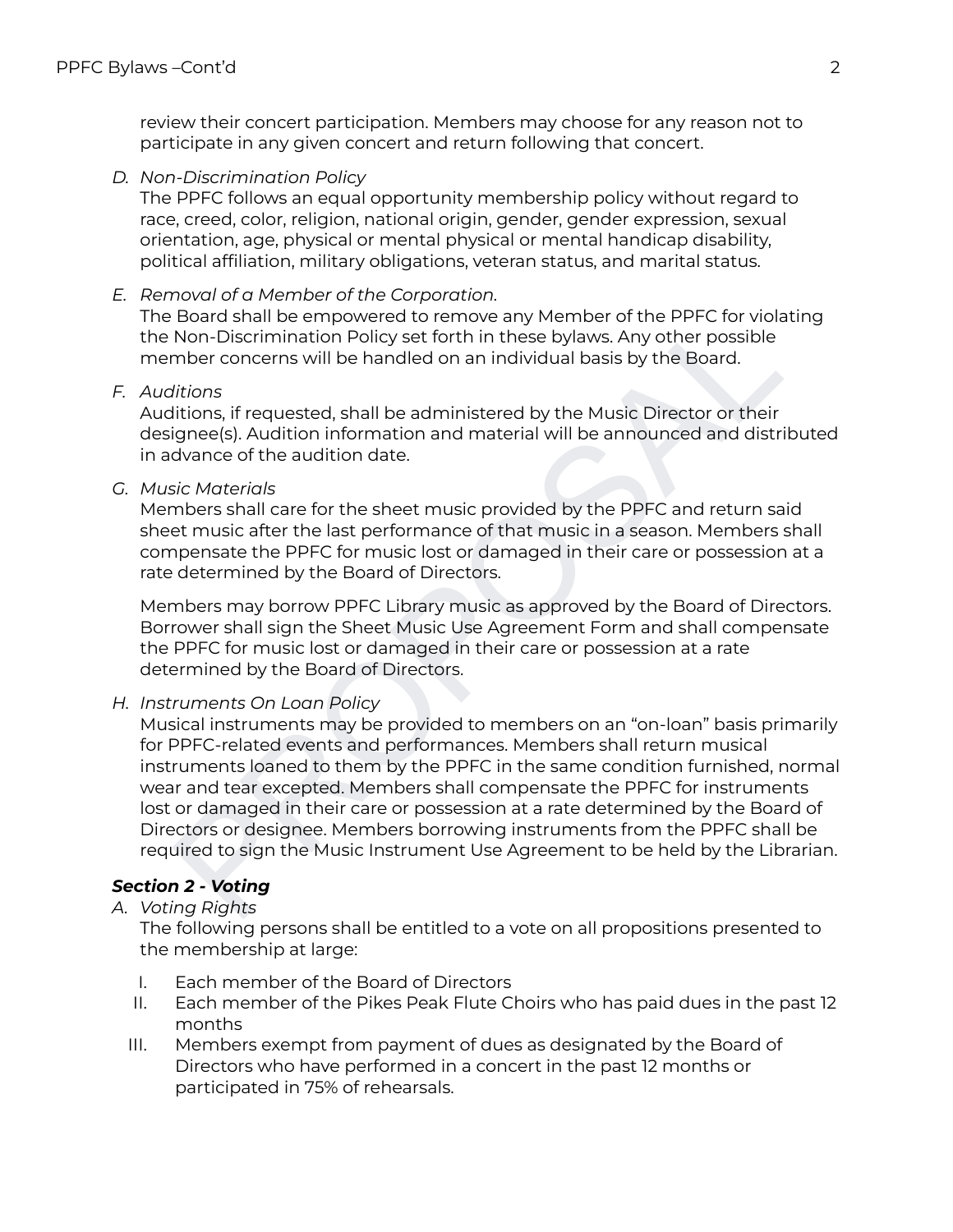## *B. Absentee Voting*

Voting by absentee members is allowed with written vote being received by the Board President before the designated time. Members may also vote when participating in a meeting digitally such as in a Zoom meeting. Voting by proxy shall not be permitted. Write-in candidates will not be permitted.

*C. Annual Meeting*

The annual meeting of the PPFC shall take place in March at a date, time, and place to be announced by the President.

The quorum for the annual meeting shall be 25% of the membership of the flute choir as defined in Section 1A. If the quorum is not met, no voting may take place.

*D. Notice*

Written notice of annual meetings shall be given at least fourteen (14) days prior thereto, delivered personally, sent by mail or email to the entire membership of the flute choir.

## **ARTICLE IV – ADMINISTRATION**

The management and government of this Association shall be vested in an Executive Board.

## *Section 1 - Board Members*

- *A. Board of Directors*
	- The Board of Directors shall consist of:
	- President
	- Treasurer
	- Secretary
	- Member Liaison
	- Public Relations Director
	- Librarian
	- Music Director

quorum for the annual meeting shall be 25% of the membership of the flute<br>
ir as defined in Section IA. If the quorum is not met, no voting may take place.<br>
ire<br>
ire<br>
ire<br>
ice<br>
ice<br>
ice<br>
ice<br>
ce<br>
ce divered personally, sen The Music Director is considered a Board Member but not an Officer. The Music Director may attend Board Meetings as desired but is awarded their position via a different mechanism and may only vote on Board matters in tie-breaking situations. An Officer is any member of the Board of Directors elected by the members of the flute choir.

*B. Number, Election, and Terms of Officers*

The number of the Board of Directors of the Corporation shall not be less than three (3) nor more than seven (7).

Board Officers shall be elected by a majority vote of flute choir members at the Annual Meeting. Each Officer shall hold office until they are not re-elected or their written resignation is received by the Board of Directors. Elections take place in April. Newly elected Officers will be installed either immediately following the spring concert, or June 1st, whichever is sooner.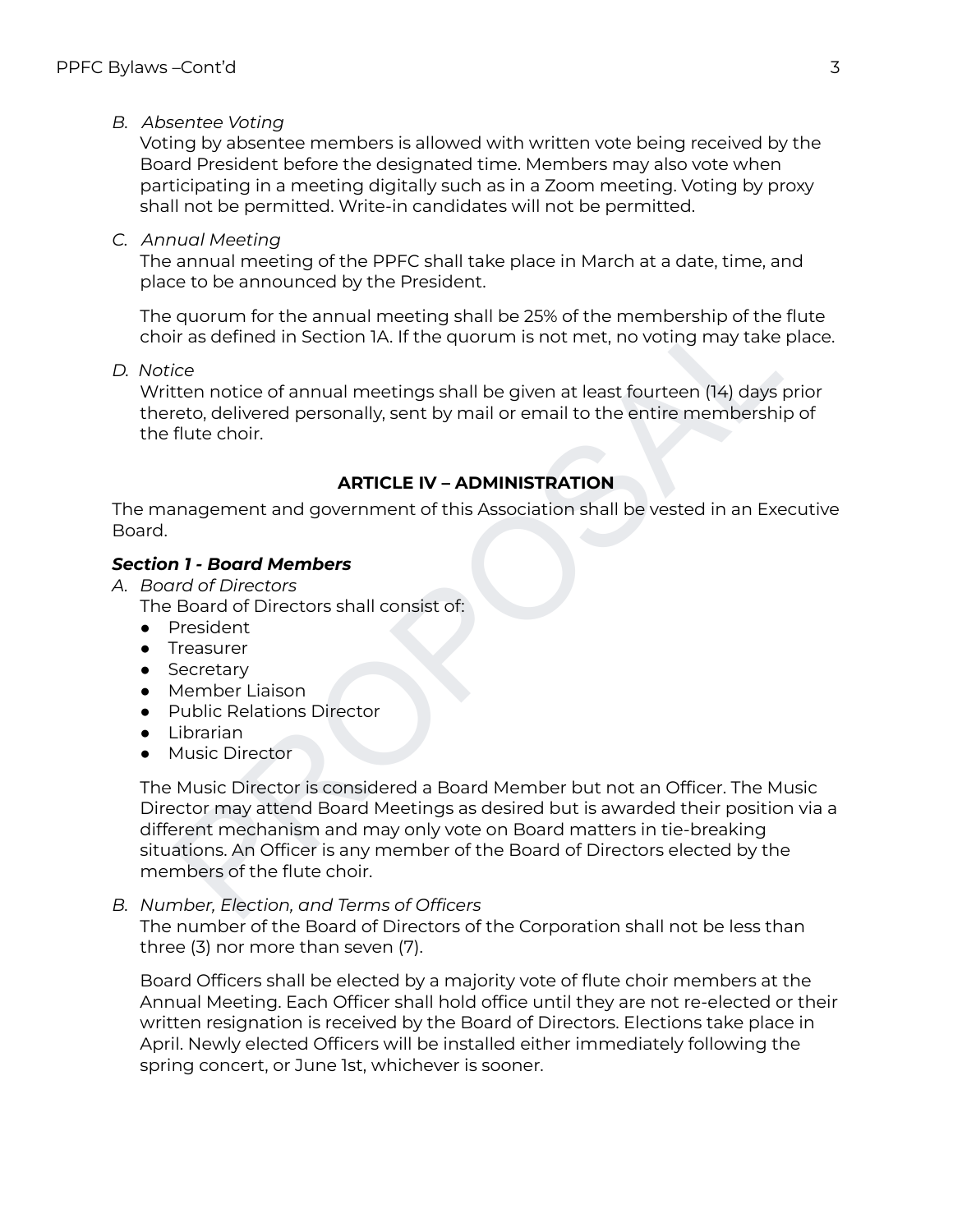The positions of President, Secretary, Treasurer, Member Liaison, PR Director, and Librarian shall be elected annually by the members of the Corporation by a simple majority vote. Officers will not be limited in the number of terms they may serve but they must be re-elected each term.

In the event a Board Member cannot complete their term, a simple majority vote of the quorum of Directors at a meeting of the Board of Directors shall appoint a temporary replacement until a new Board Member is elected as described in these bylaws.

Interim Board Members may be appointed by majority vote of the Board between the Annual Meetings when a vacancy arises.

- *C. Appointment of Music Director* The position of Music Director shall be appointed by the Officers.
- *D. Performance Review of Music Director*

rim Board Members may be appointed by majority vote of the Board between<br>Annual Meetings when a vacancy arises.<br>
Annual meetings when a vacancy arises.<br>
For pointment of Music Director<br>
pointment of Music Director<br>
pointme Board Officers shall offer informal feedback to the Music Director every year based on member sentiment, concert outcomes, feedback from concert audiences, rehearsal morale, time management, and communication. A formal Job Performance Review shall be conducted by the Officers every two years based on the same categories. At that point the Board shall decide to renew the Music Director's term or begin a Director Search. Informal feedback may be offered more often as the Music Director requests.

*E. Resignation of a Board Member*

Any Board Member may resign their position at any time by giving written notification to the Board of Directors with a specified date of resignation.

### *Section 2 - Board of Directors Duties & Expectations*

*A. General Powers*

The Board of Directors shall be a legal entity to handle all funds coming into the Ensemble, to manage its property, and to transact all business and other matters pertaining to the Ensemble. The Board may appoint interim officers for any office if positions are vacated during the year.

*B. Board Member Attendance*

Officers shall participate in at least half of the Ensemble concerts per year or they may not run for re-election.

Board Officers shall attend at least 75% of board meetings. When requested to vote via email, Board Members shall reply with their vote within 3 days.

*C. Removal of a Board Member*

Any Board Member may be removed or replaced with cause at the discretion of the Board of Directors by a two-thirds majority vote. The Board Member whose removal is being voted on cannot vote in this decision.

### *D. Special Meetings*

Special Meetings of the Board of Directors may be called by any Board Member.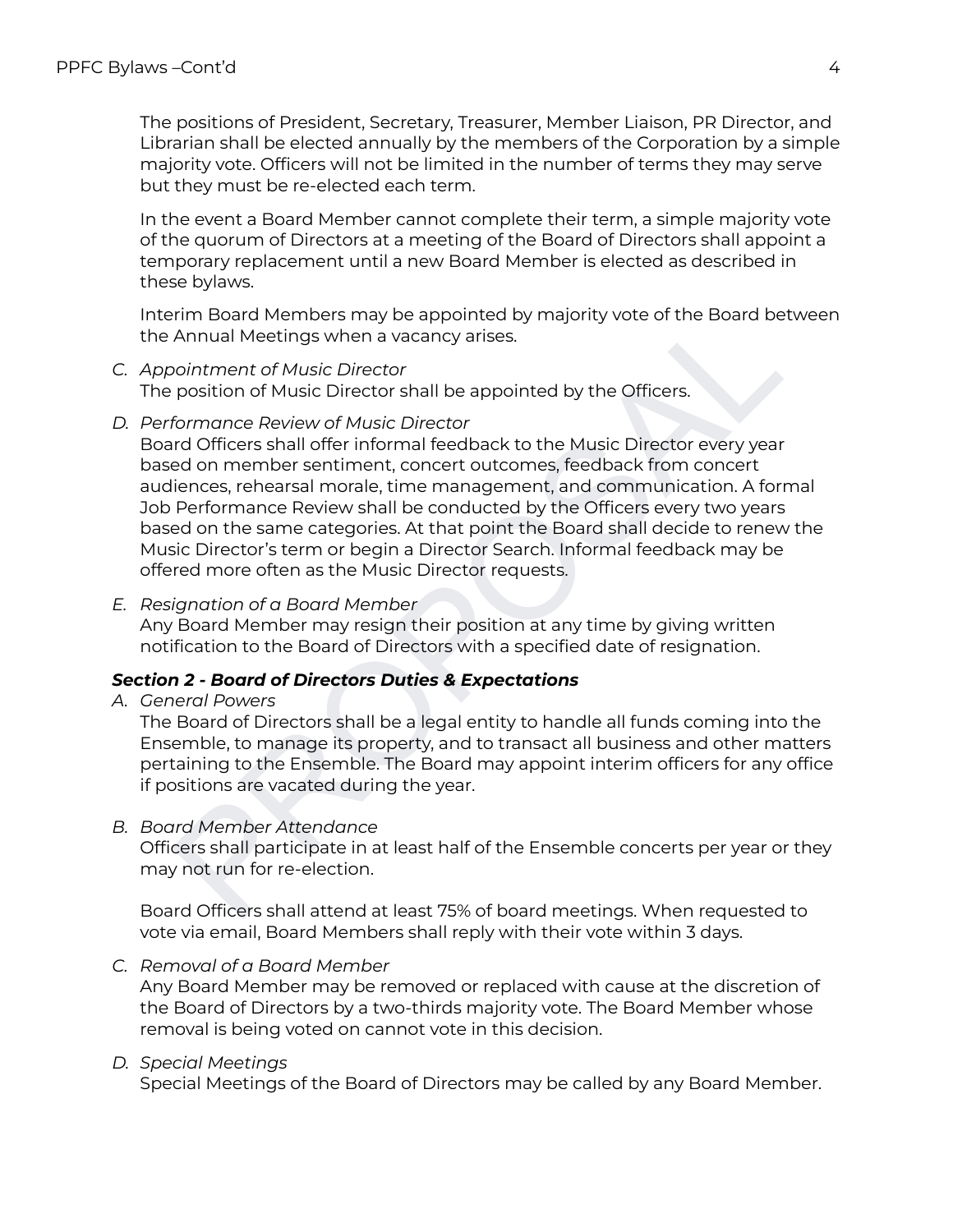## *E. Notice of Meetings*

Written notice of meetings of the Board of Directors shall be given to the entire flute choir at least seven (7) days before the meeting, delivered personally, sent by mail or email. The business to be transacted and its purpose must be specified in the notice. Any Board Member may choose not to attend a meeting. Ensemble performers may offer feedback or concerns to the President or Member Liaison in advance of the meeting, but matters decided by the Board will be voted on by the Board only.

## *F. Voting*

A majority vote of the directors present at the meeting shall be required in order to pass a motion. Each Officer receives one vote on each matter of business. In case of a tie, the Music Director shall cast one vote.

A majority of the Directors currently in office shall constitute a quorum for the transaction of business at any meeting of the Board. If less than a majority of the Directors are present at said meeting, the meeting shall be adjourned.

### *G. Vacancies*

In the event a Board Member cannot complete their term, a simple majority vote at a meeting of the Board of Directors shall appoint a temporary replacement until a new Officer is elected as described in these bylaws.

*H. Compensation*

Only the Music Director of the Corporation may receive compensation for serving in the capacity of Music Director. Reimbursement for expenses shall be permitted as approved by the Board President.

*I. Appointment of Support Personnel*

rigority vote of the directors present at the meeting shall be required in order<br>assa motion. Each Officer receives one vote on each matter of business. In<br>ajority of the Music Director scurently in office shall constitute The Board of Directors may appoint such persons as it reasonably deems necessary or desirable to act as Support Personnel for the Corporation. To the extent possible, persons appointed as Support Personnel shall be determined by the sole discretion of the Board of Directors

## *Section 3 - Position Duties*

Any two (2) or more offices may be held by the same person except the offices of President and Treasurer may not be held by the same person, and the offices of Music Director and President may not be held by the same person.

*J. Duties of the President*

The President shall be the principal executive officer of the Corporation and shall supervise and conduct the activities and operations of the Corporation. They shall have general supervision of the affairs of the Corporation and keep the Board of Directors fully informed and freely consult with them concerning the activities of the Corporation. They shall sign, with any other Board Member, all contracts and documents authorized by the Board. They shall preside at all meetings of the Board of Directors and the membership or shall delegate a chairperson. They shall approve expenses on behalf of the Ensemble. They shall perform such other duties as assigned from time to time by the Board of Directors. They shall be a secondary signatory on the PPFC bank accounts. They shall choose dates for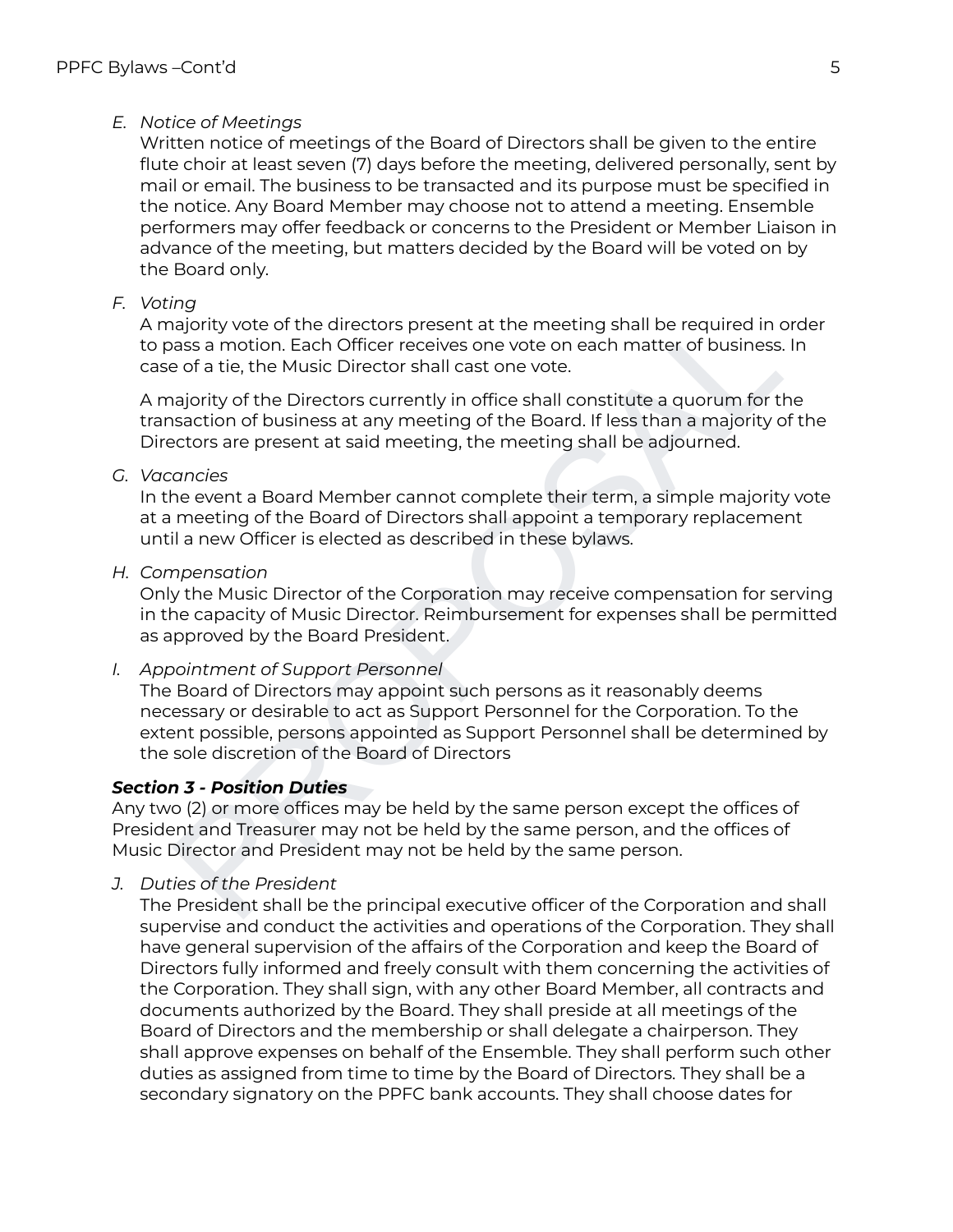annual meetings and announce annual meetings in writing to all members a minimum of 7 days in advance of the meeting date. The President will ensure elections are held for every position when they are due as described in these bylaws. The President may not also be the Music Director or Treasurer.

#### *K. Duties of the Secretary*

The Secretary shall record and keep copies of the minutes of all meetings of the Board of Directors in books for that purpose. They shall share minutes of Board meetings with the full flute choir, either via email or by a shared folder. They shall attend to the giving and servicing of all notices of the Corporation.

### *L. Duties of the Treasurer*

iles of the Temasura and states and states and states of the Firesture completes of the Treasurer shall have custody of all funds of the Corporation. They shall keep plete and accurate accounts of neceipts and disbursement The Treasurer shall have custody of all funds of the Corporation. They shall keep complete and accurate accounts of receipts and disbursements of the Corporation and shall deposit all monies and valuable effects of the Corporation in the name and to the credit of the Corporation in such banks or depositories as the Board of Directors may designate. Whenever required by the Board of Directors, they shall submit a statement of the accounts. They shall prepare and submit annual reports to the IRS and Colorado Secretary of State. The Treasurer shall at all reasonable times exhibit the corporate books and accounts to any Officer or Director of the Corporation. The Treasurer shall be required to prepare an annual accounting statement which must be presented at the Annual Meeting. The Treasurer may not also be the President

#### *M. Duties of the Member Liaison*

The Member Liaison shall act as a connection between the general membership of the Corporation and the Board of Directors. They shall solicit feedback and grievances from the general members and share them with the Board in a timely manner. They shall identify matters too sensitive to present to the entire board, and instead present them to the President in a timely manner, or another board member as may be more appropriate. The Member Liaison shall work with appropriate parties to develop responses and actions related to said concerns.

### *N. Duties of the Public Relations Director*

The Public Relations Director shall act as a connection between the Ensemble and the general public. They shall run all social media pages for the Ensemble, write and distribute press releases about upcoming events, and design and print posters and advertisements for events. The PR Director shall maintain the website or assist the board in hiring an appropriate party.

### *O. Librarian*

The Librarian shall be the caretaker of the instruments and sheet music of the Ensemble. They shall distribute parts to performers and collaborate with the Music Director regarding part assignments. They shall be the foremost keeper of the PPFC library, assist members with borrowing music from the library, and ensure that Sheet Music Use Agreement Forms are completed. They shall track instrument rentals and maintenance, and ensure that members borrowing instruments complete a Music Instrument Use Agreement form. They shall upkeep the digital cataloging of the sheet music library.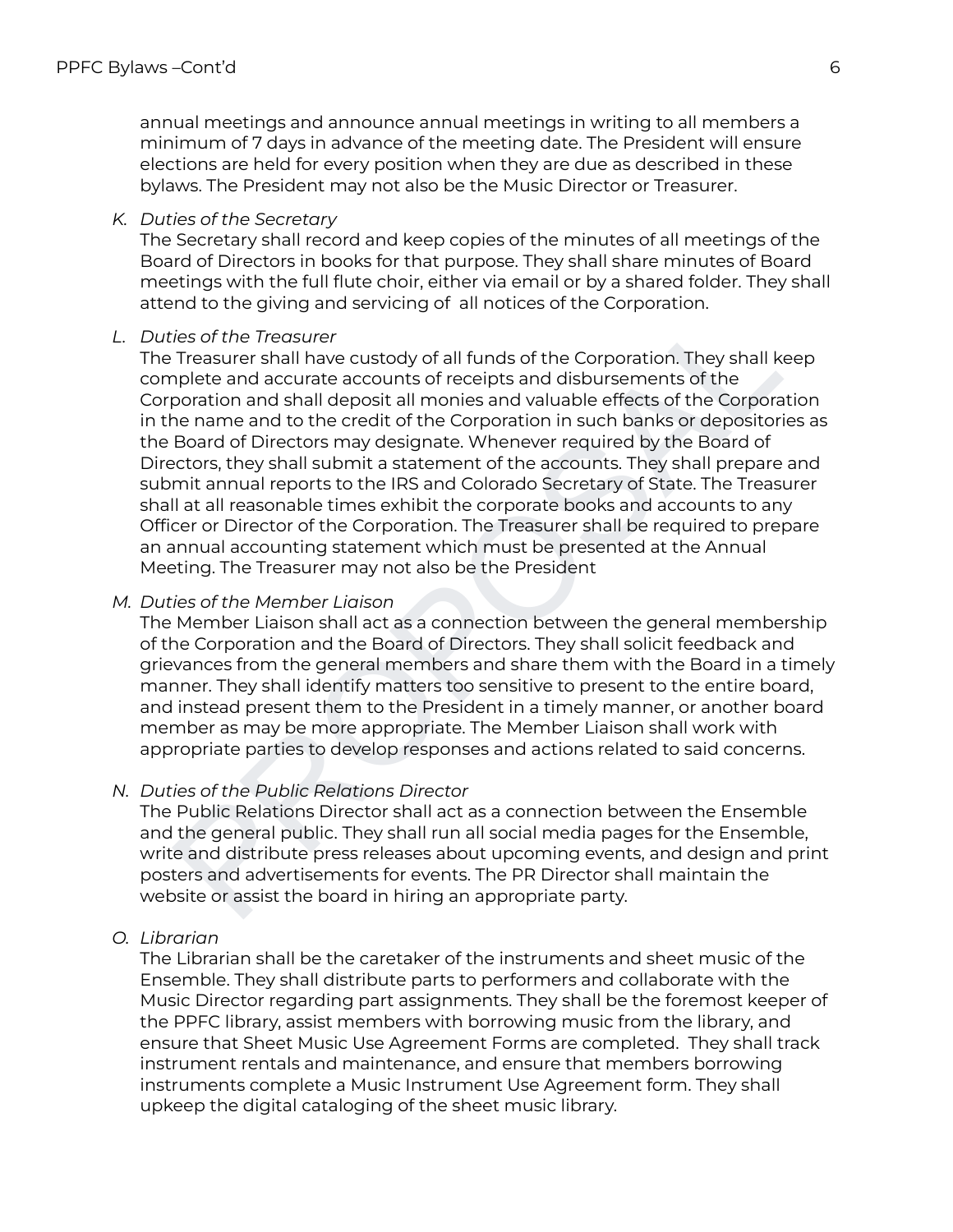### *P. Duties of the Music Director/Conductor*

The Music Director shall be the primary conductor for the Ensemble. They shall manage and lead music rehearsals and music performances. They shall select music, concert themes, rehearsal locations, and venues for performance with review by the Board of Directors. They shall keep the Board of Directors fully informed and shall freely consult with them concerning the activities of the Corporation. The above duties may be delegated to other members of the Corporation by the Music Director. The Music Director may not also be the President. The Music Director only votes on Board decisions in case of a tie.

### *Q. Additional Duties*

Board members may be asked to perform additional duties from time to time as deemed appropriate.

## **ARTICLE V – CONTRACTS, CHECKS, DEPOSITS, AND GIFTS**

*A. Contracts*

Britainal Duties<br>International Duties of a beach of the final duties from time to the asteroid members may be asked to perform additional duties from time to time as<br>
ard appropriate.<br> **ARTICLE V – CONTRACTS, CHECKS, DEPOS** The Board of Directors may authorize any Board Member or agent, so authorized by these bylaws, to enter into any contract or execute and deliver any instrument in the name of and on behalf of the Corporation; such authority must be in writing and be confined to specific instances.

B. Checks, Drafts, Etc.

All checks, drafts, or other orders for the payment of money, notes, or other evidence of indebtedness issued in the name of the Corporation shall be written by the Treasurer and signed by the President of the Corporation.

*C. Deposits*

All funds of the Corporation shall be deposited in a timely manner to the credit of the Corporation in such banks, trust companies, or other depositories as the Board of Directors may select.

## *D. Gifts*

The Board of Directors may accept on behalf of the Corporation any contribution, gift, bequest or devise for the general purposes or for any special purpose of the Corporation.

### **ARTICLE VI – FISCAL YEAR**

The fiscal year of the Corporation shall be September 1 to August 31.

### **ARTICLE VII – INDEMNIFICATION**

The Corporation shall, to the fullest extent now or hereafter permitted by law, indemnify any person made, or threatened to be made, a party to any action or proceedings by reason of the fact that he or she, his or her testator or intestate was an associate, director, officer, or other agent of the Corporation, or of any other organization served by him or her in any capacity at the request of the Corporation, against judgments, fines, reasonable amounts paid in settlement and reasonable expenses, including litigation costs and attorneys' fees, provided it shall be found by a majority of a committee not involved in the matter in controversy that it was in the